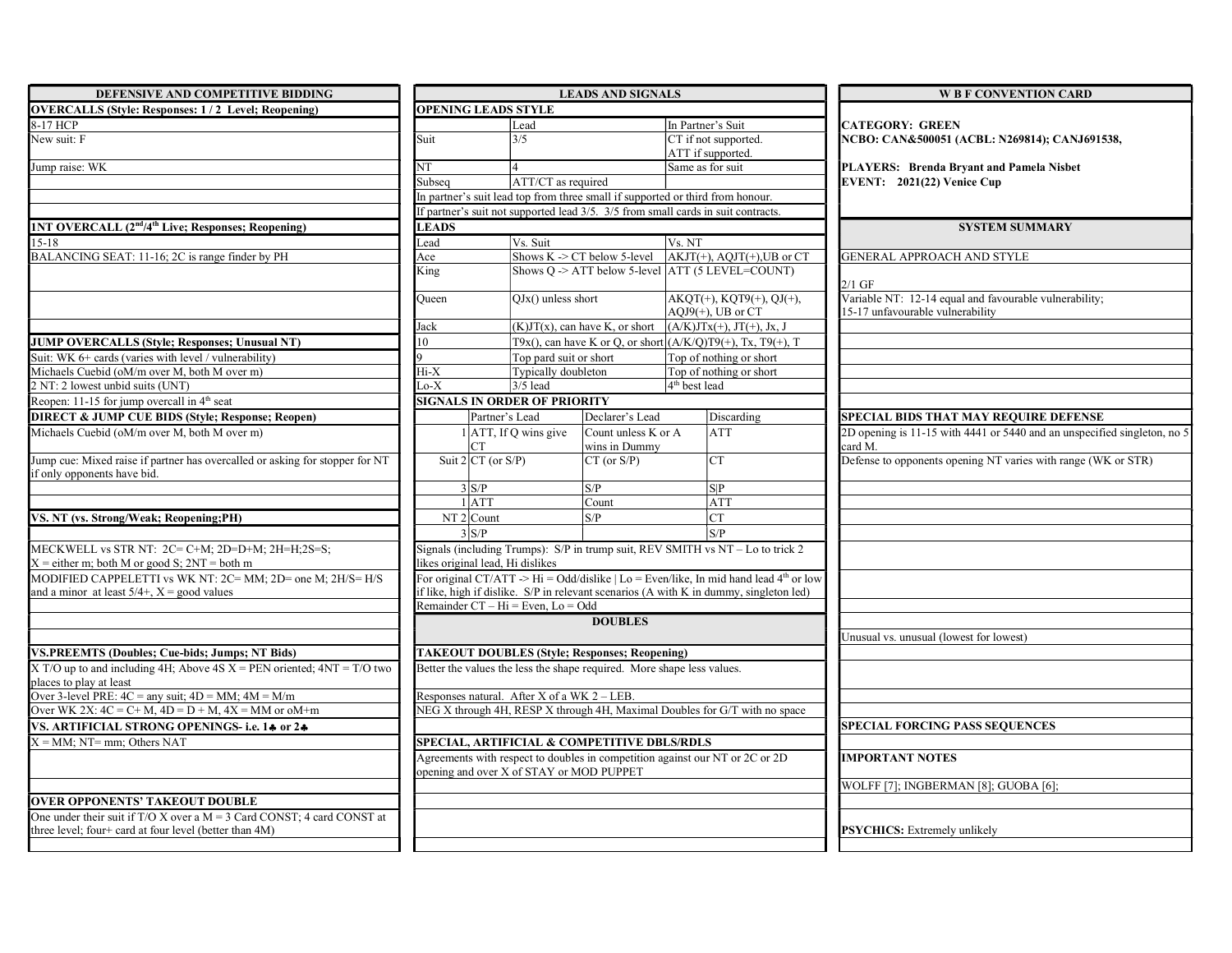|                       |                                     | MIN. NO. OF<br>CARDS | NEG.DBL<br>THRU |                                                                                                                                                                          |                                                                                                                   |                                                                     |                                                                                               |  |  |  |
|-----------------------|-------------------------------------|----------------------|-----------------|--------------------------------------------------------------------------------------------------------------------------------------------------------------------------|-------------------------------------------------------------------------------------------------------------------|---------------------------------------------------------------------|-----------------------------------------------------------------------------------------------|--|--|--|
| <b>OPENING</b>        | <b>ARTIFICIAL</b><br><b>TICK IF</b> |                      |                 | <b>DESCRIPTION</b>                                                                                                                                                       | <b>RESPONSES</b>                                                                                                  | <b>SUBSEQUENT ACTION</b>                                            | <b>COMPETITIVE &amp; PASSED</b><br><b>HAND BIDDING</b>                                        |  |  |  |
| $1 -$                 |                                     | $\overline{3}$       | 4H              |                                                                                                                                                                          | $1NT = 8-10; 2H = 5-8 - 5S/4 + H$ ; $2S = 9-115S/4 + H$ ;                                                         | NAT; Over 1N Rebid - 2WAY CHECKBACK [3]                             | <b>NAT</b>                                                                                    |  |  |  |
|                       |                                     |                      |                 |                                                                                                                                                                          | NT=12-14; OR 18+;3NT=15-17                                                                                        |                                                                     |                                                                                               |  |  |  |
| $1\bullet$            |                                     | 4/3                  | 4H              |                                                                                                                                                                          | 1NT=8-10;2H=5-8-5S/4+H; 2S=9-11 5S/4+H;                                                                           | Same as 1C                                                          |                                                                                               |  |  |  |
|                       |                                     |                      |                 |                                                                                                                                                                          | $INT=12-14$ ; OR $18+$ ; $1RF$ ; $2X = GF$ , $3NT=15-17$ BAL                                                      | NAT, 2 WAY CHECK BACK after 1NT Rebid [3]                           |                                                                                               |  |  |  |
| $1\bullet$            |                                     | 5                    | 4H              |                                                                                                                                                                          | $2NT = GF 4 + Card Raise,$<br>$3C = 4 + Card LIM$ , 9-11 HCP<br>$3D = 4 + Card CONST, 6-8 HCP$                    | Show shortness @3 level, NAT 4 level<br>Naturalish<br>Naturalish    | By PH: $2C = CONST$ raise 3 or 4<br>cards or 3 card LIM, 2D Asks.<br>$2D = 3$ card LIM raise. |  |  |  |
| 1Ѧ                    |                                     | 5                    | 4H              |                                                                                                                                                                          |                                                                                                                   |                                                                     |                                                                                               |  |  |  |
| <b>INT</b>            |                                     |                      | 2/3             | 12-14 equal and favourable<br>vulnerability.                                                                                                                             | $2C = NF STAY$ ; $2D = GF STAY$ ; $2H/S = to play$ ;<br>$2NT = mm$ ; $3C/D = PRE$ ; $3H/S = NAT GF$ , $4 H/S NAT$ |                                                                     | 4-suit TRF by PH                                                                              |  |  |  |
|                       |                                     |                      |                 | 15-17 unfavourable                                                                                                                                                       | STAY; 4-suit TRF; $3C = 5$ -card STAY; $3D = GF$ mm;<br>3H, $3S =$ splinter (31)(45); $4D/H - TRF$ ;              | Super accepts all 4 suits                                           |                                                                                               |  |  |  |
| $2\bullet$            |                                     |                      |                 | $22+$                                                                                                                                                                    | Controls 2D=01;2H=2;2S=3+ $3X = NAT$ 6 cards GF                                                                   |                                                                     |                                                                                               |  |  |  |
|                       |                                     |                      |                 |                                                                                                                                                                          |                                                                                                                   |                                                                     |                                                                                               |  |  |  |
| $2\bullet$            |                                     |                      | 4H              | $11-15$ ; 4441/5440 [5]                                                                                                                                                  | $2H/S =$ pass or correct; $2NT$ asks shortness, reply with<br>one under.                                          |                                                                     |                                                                                               |  |  |  |
| $2\bullet$            |                                     |                      |                 | WEAK 6 CARD SUIT 5-10                                                                                                                                                    | 2NT asks HH; 3C asks shortness                                                                                    | <b>NAT</b>                                                          |                                                                                               |  |  |  |
|                       |                                     |                      |                 |                                                                                                                                                                          |                                                                                                                   |                                                                     |                                                                                               |  |  |  |
| $2 \spadesuit$        |                                     |                      |                 | WEAK 6 CARD SUIT 5-10                                                                                                                                                    | 2NT asks HH; 3C asks shortness                                                                                    | <b>NAT</b>                                                          |                                                                                               |  |  |  |
| 2NT                   |                                     |                      |                 | $20 - 21$                                                                                                                                                                | $3C=MOD$ PUPPET STAY [9]; $3H/S = TRF$ ;<br>$3S =$ relay to $3NT -$ to show mm hands [10]                         | To $3C \rightarrow 3D=1/2$ 4 card M; $3H = No M$ ;<br>3S=5S; 3NT=5H |                                                                                               |  |  |  |
| $3 -$                 |                                     | 6/7                  |                 | PRE 6/7 CARD                                                                                                                                                             |                                                                                                                   |                                                                     |                                                                                               |  |  |  |
| $3\bullet$            |                                     | 6/7                  |                 | PRE 6/7 CARD                                                                                                                                                             |                                                                                                                   |                                                                     |                                                                                               |  |  |  |
| $3\vee$               |                                     | $\tau$               |                 | PRE 7 CARD                                                                                                                                                               |                                                                                                                   |                                                                     |                                                                                               |  |  |  |
| 3 <sub>•</sub>        |                                     | $\overline{7}$       |                 | PRE 7 CARD                                                                                                                                                               |                                                                                                                   |                                                                     |                                                                                               |  |  |  |
|                       |                                     |                      |                 |                                                                                                                                                                          |                                                                                                                   |                                                                     |                                                                                               |  |  |  |
| 3NT                   |                                     | 7/8                  |                 | Solid minor suit                                                                                                                                                         | No outside A or K                                                                                                 |                                                                     |                                                                                               |  |  |  |
| 4.4                   |                                     | 7/8                  |                 | PRE 7/8 broken suit                                                                                                                                                      |                                                                                                                   |                                                                     |                                                                                               |  |  |  |
| $4\bullet$            |                                     | 7/8                  |                 | PRE 7/8 broken suit                                                                                                                                                      |                                                                                                                   |                                                                     |                                                                                               |  |  |  |
| $4\blacktriangledown$ |                                     | 7/8                  |                 | PRE in line with vulnerability                                                                                                                                           |                                                                                                                   |                                                                     |                                                                                               |  |  |  |
| 4 <sub>•</sub>        |                                     | /8                   |                 | PRE in line with vulnerability                                                                                                                                           |                                                                                                                   |                                                                     |                                                                                               |  |  |  |
| 4NT                   |                                     |                      |                 | <b>BW</b>                                                                                                                                                                | 04,1,2,3                                                                                                          |                                                                     |                                                                                               |  |  |  |
| $5 -$                 |                                     | $7/8+$               |                 | PRE                                                                                                                                                                      |                                                                                                                   | <b>HIGH LEVEL BIDDING</b>                                           |                                                                                               |  |  |  |
| $5*$                  |                                     | $7/8+$               |                 | PRE                                                                                                                                                                      | RKC=1430; Gerber=04,1,2,3; Exclusion = 4130; BW 04,1,2,3                                                          |                                                                     |                                                                                               |  |  |  |
| 5 <sub>v</sub>        |                                     | $7/8+$               |                 | $\begin{array}{cccccccccccccc} \epsilon\epsilon & \epsilon\epsilon & \epsilon\epsilon & \epsilon\epsilon & \epsilon\epsilon \end{array}$                                 |                                                                                                                   | Specific K; Cuebid first and second round controls below game       |                                                                                               |  |  |  |
| 5 <sub>th</sub>       |                                     | $7/8+$               |                 | $\begin{array}{cccccccccccccc} \mathcal{C}\mathcal{C} & \cdots & \mathcal{C}\mathcal{C} & \cdots & \mathcal{C}\mathcal{C} & \cdots & \mathcal{C}\mathcal{C} \end{array}$ |                                                                                                                   |                                                                     |                                                                                               |  |  |  |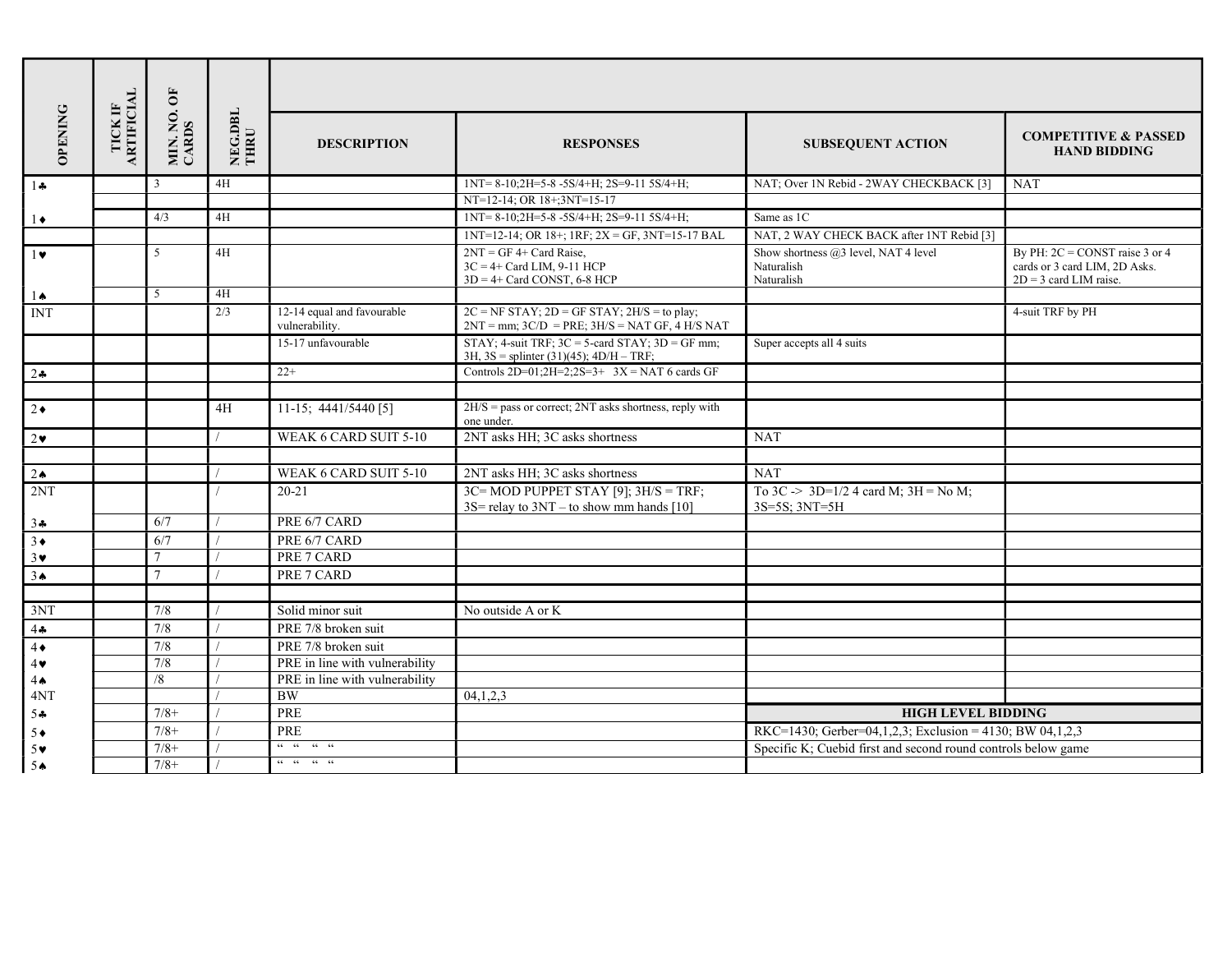### Pamela Nisbet and Brenda Bryant

#### Supplementary Sheets (5 Total)

#### Note 1: Michaels Cue Bids:

 $1C - 2C$  $1D - 2D$ <br>Both majors  $5(+) / 5(+)$ 

 $1H - 2H = 5S + 5m$  $1S - 2S = 5H + 5m$ All jumps in known suits are PRE (but may be tactically strong)

#### Note 2: Lebensohl (applies over NT interference and X of a WK 2 level bid)

 2NT forces 3C. Responder may now pass or make a minimum bid in a suit, NF 2-level new suit bids are not encouraging. 3-level new-suit bids are forcing

1NT (2x) 2NT (p) 3C (p) 3x = GF with Stopper (Fast Denies)

### Note 3: 2 Way Checkback

Two way check back is on over all auctions in which there is a suit response and the opener rebids 1 NT.

- 2C = Starts all invitational or get out sequences. Forces 2D for D get out or other inv sequences. To get out in clubs, respond must bid 3C weak right away e.g,. 1C-1S-1NT-3C is to play as bidding 2c forces 2d, then 3c (Ex. 1C/D-1H-1NT-2C-2D-3C = invite with clubs
- 2D = Starts all GF sequences, tends to be more balanced. Is usually checkback, but could be a GF planned auction.

Over a nt rebid all jumps in suits EXCEPT 3 clubs are strong and GF, e.g., 1D-1D-1NT-3S/3H. They show good suits. Jumps in the same suit show at least six. Jumps in a new suit show at least 5-5 with good suits. Note using 2D implies a more balanced hand. Both ways are GF.

1C/D-1X-1NT-3X = 6+ good X and at least mild slam interest. Ex. Ax, KQJxxx, Kxx,Kx, if X=H 1C/D-1M-1NT-3C= is to play only in this sequence, else gf 3 of om or oM is natural 6 or 5/5 GF 1m–1M–1NT-2C-2D-2NT invitational

2 Way Checkback does NOT apply with interference, nor by PH. If the action is 1c 1d 1s/h…we do NOT play this only over NT rebids.

## Note 4: Opener's Splinter Raise

Opener's rebid 1 level above either a jump shift or a forcing reverse is a game-forcing splinter raise.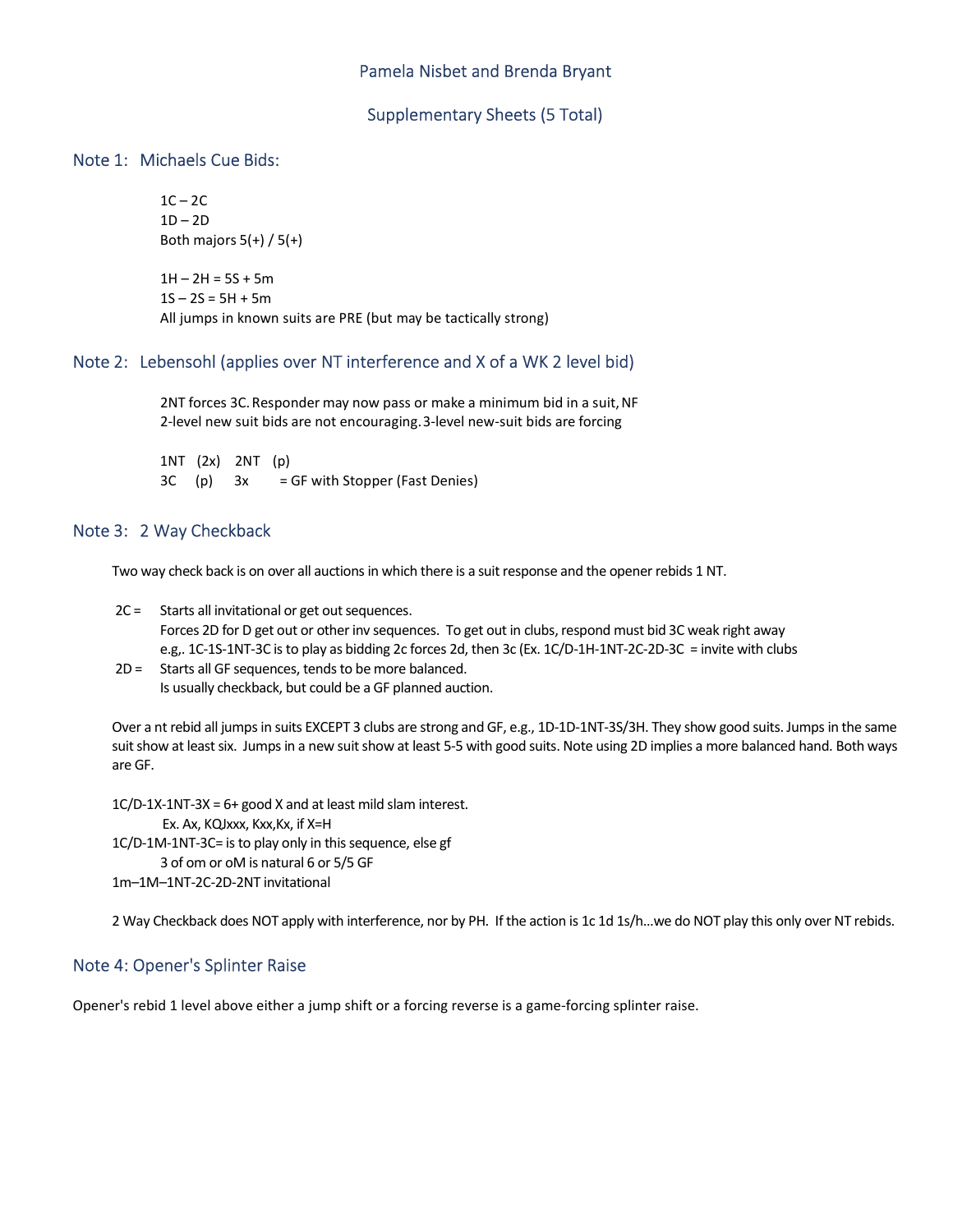## Note 5: 2D Opening and Responses (Roman 2D)

11-14 3 suited hand, 4X1 or 4450 or 4405, NO 5 card major, and we do NOT know the shortness.

To Play or Invite:

2d 2h/s/3c tends to be natural, but could be 3, and asks partner to pass or correct till fit found

-IF opener LOVES what responder bid and they have a MAXIMUM, they can make a GAME TRY by bidding their shortness to show 4 or 5 and a max,

-NOTE, however, if showing the short suit forces responder beyond the 3 level opener simply raises responder's bid to the 3 level, e.g.,

-2d 2h 3c/d shows max, 4h and shortness in c/d (remember if I

```
 don't like h I bid 2s…so 3c/d is out of sorts)
```
-2d 2h 3h shows max, 4h and shortness in spades (cause if I bid

2s…that says I am short in h)

Game or Slam Bidding

2d 2nt – asks partner to bid one below their shortness; responder, having an idea of opener's hand, can now place the contract OR they can investigate more…

2d 2nt -3c (short d)

 -3d (short h) -3h (short s) -3s (short c)

If you you want to investigate slam you can ask min/max and shape by CUE BIDDING OPENER'S SHORTNESS e.g., 2d 2nt 3c (short d) 3d asks shape and min/max; opener bids up the line to show:

-step 1 4X1 min

 -step 2 4X1 max -step 3 4450/4405 with min -step 4 4450/4405 with max

-IF they interference over 2nt, we bid our shortness directly (as opposed to 1 below) or we X opponent's bid to show shortness there. Note responder can pass for penalties or bid accordingly.

Over Interence:  $2D(X) P =$  Can stand diamonds XX = Cannot stand diamonds

2d (2s/h/c/d) X is negative 2d (2h/2s) 3c pass or correct to d 2d (?) 3? You are on your own

2D (P) 2nt (?) ? Any bid here shows shortness directly (because they interfered; if you X opponents suit you have shortness there

 $2D (P) - 2H - 2S - P - P -?$ 

 $DBL = T/O$  with some values, opener may pass with good spades

2NT = asks opener to pick a minor

3C/3D = asks opener to pass or correct to hearts (e.g., their 1st bid suit)

3H = responder is on own

## Note 6: GUOBA Rescues

We play Guoba Rescues for WK NT over any X by opponents –

- 1nt (X) bid right away shows suit and suit above e.g, 2D shows D and H, 2H shows H and X
	- pass forces REDBL and you can pass OR if you bid if shows non-touching suits, e.g, 2D=D+H, 2C = C and H or S
	- XX right away asks partner to bid 2c (showing a one suited hand) and you can pass or bid your suit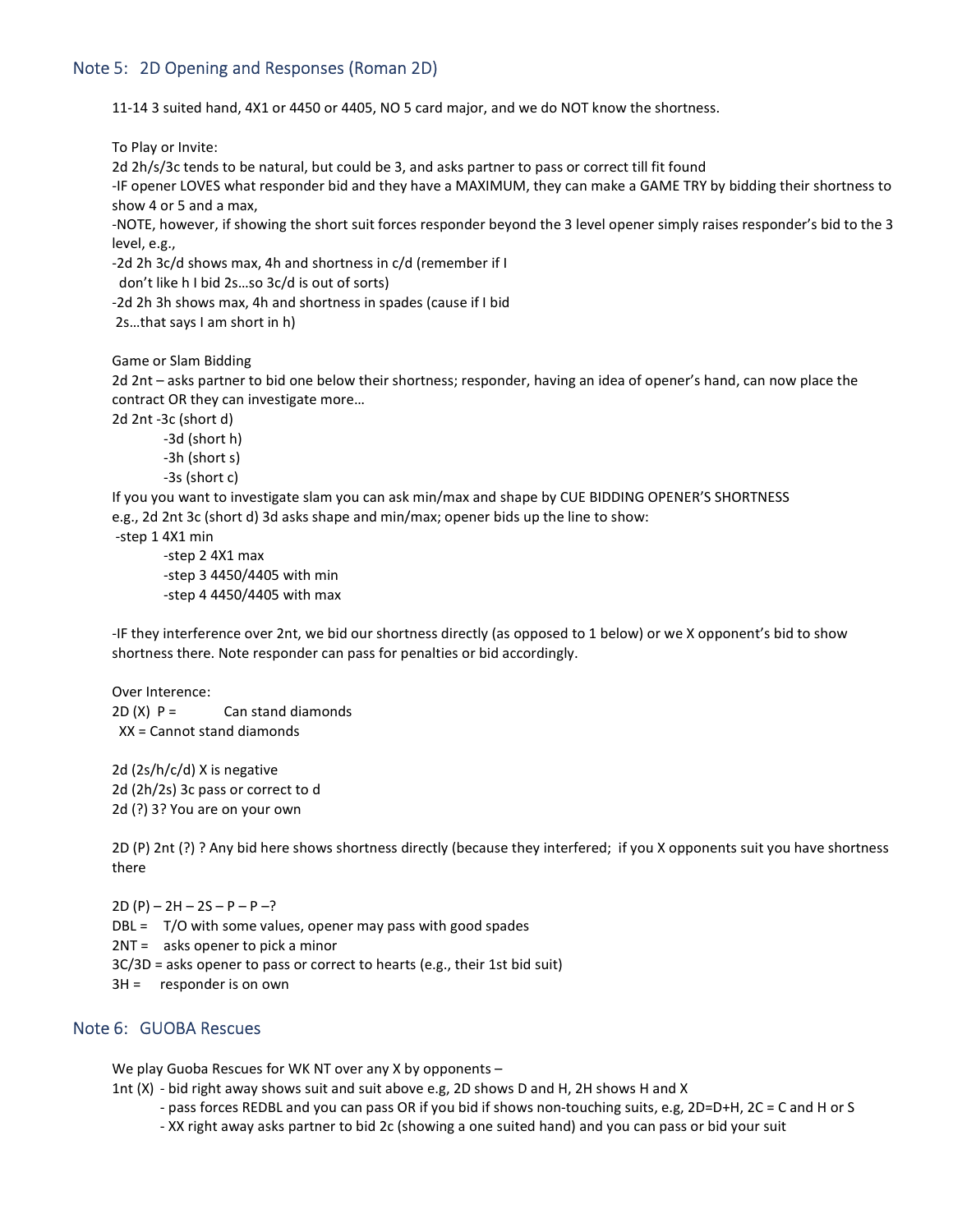## Note 7: WOLFF

2NT rebids: WOLFF where

- 3D is checkback asking for 3 card support or oM
	- if responder bids 3oM AFTER forcing opener to bid 3d, it shows 5/4
	- if responder bids 3NT AFTER forcing opener to bid 3d it shows support for the opener's minor and interest in slam
- 3oM is GF and shows 5/5
- 3C forces 3D which can be passed or responder may bid 3M which is to play

### Note 8: INGBERMAN

Reverses are usually 17+ points but can be weaker if 6-5. We play INGBERMAN Where 2NT by responder may or may not be beginning of a get out.

1m-1M-2D/2H-2M is GF forcing, shows min 5 may or may not be weak

-2OM is GF showing 5/5 or 6/5

-3c/d is forcing showing values

-2nt forces 3c:

-3c can be passed

 - If responder now rebids her major over clubs this is to play NOTE: If partner opens 1D-1M-2H-2NT-3C – 3D or 3M is to play.

Other inferences:

1C-1M-2D/H-2NT-3C

- If responder bids oM it is GF, natural and shows 5/4
- If responder bids 3NT, this is GF and shows interest in opener's original minor

IF RESPONDER BIDS 2NT AFTER YOUR REVERSE AND YOUR OPENER IS TOO GOOD TO HAVE 3C PASSED OUT, YOU WILL HAVE TO BID SOMETHING ELSE.

### Note 9: MOD PUPPET

2NT Structure

- transfers to majors

- puppet stayman (responder always bids the major they don't have)

- if responder has both majors over 3d response by opener, 4c is pick a

major with interest in slam, 4d pick a major to play

2NT-3c puppet

- 3d (shows 1 or 2; responder bids the one they don't have; if both, responders bids 4d pick or 4c slam interest
	- 3nt by responder shows was only looking for 5card major

- 3h (opener has no 4 or 5 major)

- 3s ask opener to pls bid 3nt
- 3nt by responder shows 5s, 4h

- 3nt (opener has 5h)

-4d by responders asks opener to bid 4h

- over any response by opener
	- -4c 1 minor slam interest

-4d asks which minor

-4h shows clubs/4s shows d

-4nt to play

-if you like the minor answer KC (where nt is NOT a step)